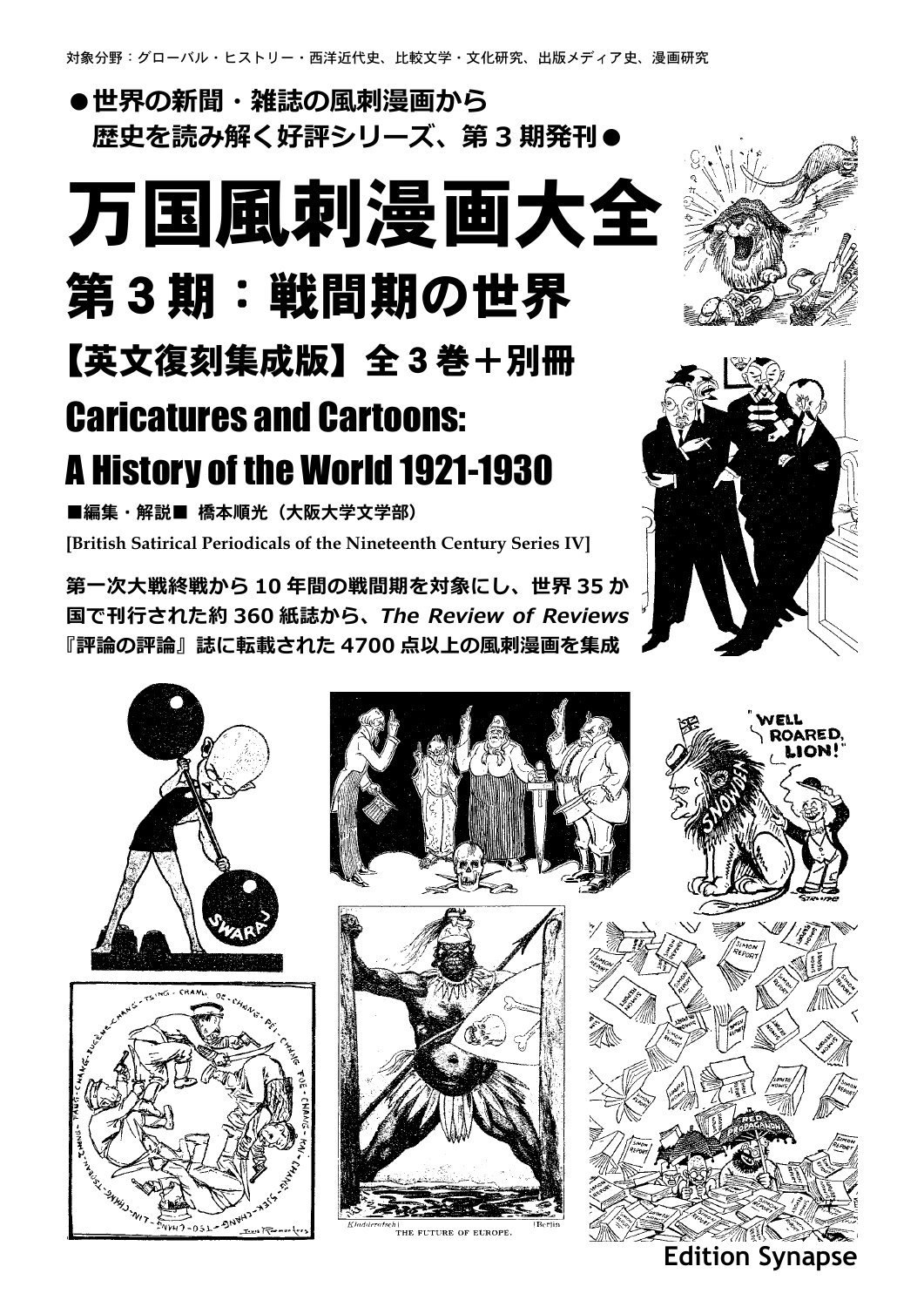**世界の新聞・雑誌の風刺漫画から歴史を読み解く好評シリーズ、第 3 期発刊**

万国風刺漫画大全 第3期:戦間期の世界 【英文復刻集成版】全3巻+別冊 Caricatures and Cartoons: A History of the World 1921-1930

■編集・解説■ 橋本順光 (大阪大学文学部)

**[British Satirical Periodicals of the Nineteenth Century Series IV]**

2018 年 11 月刊行 B5 判・ 1620 ページ 上製 本体セット価 ¥138,000-(+税) ISBN 978-4-86166-196-9

- ●世界各国で発行された雑誌、新聞の風刺画コレクションのシリーズ第3期は、第一次大戦終戦から 10 年間の戦 間期を対象にし、世界 35 か国で刊行された約 360 紙誌から、*The Review of Reviews*『評論の評論』誌に転載 された 4700 点以上の風刺漫画を集成。
- ●アイルランドやインドでの独立運動など、大英帝国の没落と米ソの台頭が 顕著となるこの時代、欧米のメディアだけでなく、インドの *Hindi Punch*、 中国の *North China Herald*、日本の『大阪パック』などアジアも含めた各 国のプロパガンダとしての風刺漫画が増す一方、20 年代前半の政治的な小 康状態を反映し、解放された女性たちやそのファッションを揶揄する漫画 や、チャップリンのような映画スター、アインシュタインのような科学者 やスポーツ選手が風刺の対象として登場、漫画のスタイルも今日の表現方 法に近づき大きく変化してゆく。
- 20 年代後半になるとファシズムを生む要因の一つとなった移民問題を風刺 する漫画なども増加し、ムッソリーニに続いてヒトラーが登場、短かった 平和の時代の終焉と第 2 次大戦へ向かう世界が、この風刺漫画コレクショ ンを通して視覚的にはっきりと読み取れる。
- ●最終配本となる次回の第 4 期は 1930 年代を網羅し、シリーズ全体で世界 数百紙誌から 3 万点を超える風刺漫画を収録する予定。







[New York  $Judge$ ] [New Youdge]  $\blacksquare$ 

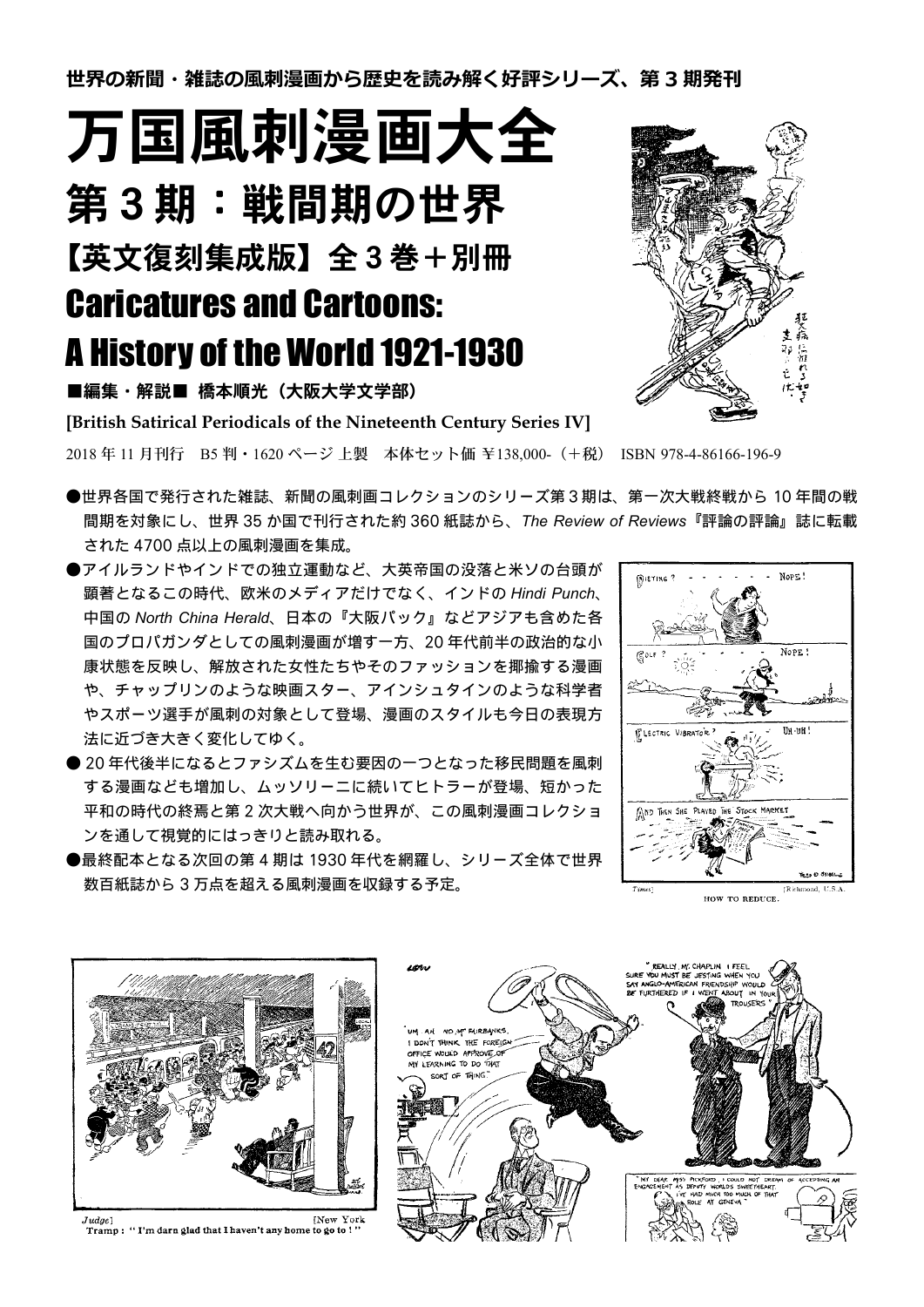#### 【第3期 国別収録雑誌・新聞タイトル】

◆オーストリア: Arbeiter Zeitung / Der Gotz/ Die Stunde / Kikeriki / Muskete / Wiener Caricaturen ◆オーストラリア: Australian Worker / Bulletin Sydney / Mail Sydney / Smith's Weekly / Soldier ◆ブルガリア: Bulgarie ◆カナダ: Daily Star / Free Press / Star Montreal ◆スイス: Nebelspalter ◆チリ: Corre Vuela ◆中国: North China Herald ◆キューバ: Carteles ◆チェ コ:Hoffmeister / Humoristicke Listy / Koprivy / Kvitko / Lidove Noviny / Prager Presse / Prager Zeitung / Rul ◆ドイツ:Acht Uhr Blatt / Berliner Tageblatt / Brummbär / Der Brummer / Der Götz / Der Lustige Sachse / Die Woche / Dorfharbier / Fliegende Blätter / Hannover'sche Kurier / Jugend / Kladderadatsch / Lachen Links / Lustige Blätter / Magdeburgsche Zeitung / Rheinische Warte / Rote Fahne / Simplicissimus / Tageblatt / Ulk / Vorwärts / Wahre Jacob ◆デンマーク:Dagens Nyheder ◆エストニア:Kratt / Waba Maa ◆エジプト:Al Kashgul ◆スペイン:La Campna de Gravia / Blanco y Negro / Buen Humor / Compana de Gracia / El Imparcial / El Sol Esquella / Gutierrez / La Campna de Gravia / La Voz / L'Esquella de la Torraxa / Nota Politica ◆フィンラン ド:Garm / Hovnarren / Suomen Teollisuus / Uusi Suomi ◆フランス:Aux Ecoutes. / Carnet de la Semaine / Cyrano / Démocratie Novelle / Fantasio / Il Becco Giallo / La Libertà / La Victoire / La Vie Parisienne / Le Canard Enchaîné / Le Carnet de la Semaine / Le Charivari / Le Cri de Paris / Le Figaro / Le Journal / Le Matin / Le Monde / Le Petit Parisien / Le Peuple / Le Progrès Civique / Le Quotidien / Le Rappel / Le Rire / Le Ruy Blas / L'Echo de Paris / L'Echo National / L'Ere Nouvelle / Les Hommes au Jour / L'Europe Nouvelle / L'Excelsior / L'Humanité / L'Illustration / L'Œuvre / Merle Blanc / New Bayonne / Petit Provencal / Il Corriére degli Italiani / Il Monito ◆英国:Bulletin (Glasgow) / Bystander / Catholic Herald / Clarion / Commercial Art / Communist / Daily Courier / Daily Dispatch / Daily Graphic / Daily Herald / Daily Mail / Daily News / Daily Record Glasgow / Evening Express Cardiff / Evening Standard / Everybody's Anecdotes / Everybody's Weekly / Everyman / Foreign Affairs / Graphic / Guardian / Humorist / India / Isis / Law Journal / London Mercury / London Opinion / Mail (Birmingham) / Mercury / New Leader / New Statesman / News and Mercury / News-Chronicle / Pall Mall Gazette / Passing Show / Pearson's / Piccadilly / Punch / Radio Times / Record / Saturday Review / Sketch / Star / Sunday Express / Sunday Mail (Glasgow) / Sunday Times / Tatler / Time and Tide / Weekly Chronicle / Weekly Westminster / Western Mail / Westminster Gazette / Yorkshire Evening Post / Yorkshire Evening Telegraph ◆ギリシア:Athinaiki / Eleftheron Vima ◆ハンガ リー:Borsszem Janko / Humoristicke-Listy / Pesti Hirlap ◆アイルランド:Irish Independent / Irish Weekly / Sinn Fein / United Ireland ◆インド:Business / Hindi Punch / Looker-On / Modern Review / New India / The Looker-on ◆イタリア:Asino / Guerin Meschino / I Becco Giallo / Il 210 / Il 420 / Il Becco Giallo / Il Guerin Mechino / Il Mattino / Il Pasquino / Il Popolo d'Italia / Il Secolo / Il Travaso / Journal de Genéve / L' Asino / La Sera / L'Asino / Pasquino / Popolo d'Italia / Secolo-Sera / Tevere / Travaso ◆日本:Jiji / Nichi Nichi / Tokyo Puck / Osaka Puck ◆オランダ:Amsterdammer / Haagsche Post / Notenkraker / Telegraaf / Uiltje ◆ノルウェー: Karikaturen / Korsaken / Social Demokraten / Tidens Tegn / Tyrihans ◆ポーランド:Cyrnlik Warszawski / Mucha ◆ルーマニア: A Roha / Lupta / Taranismul ◆セルビア:Politika ◆ロシア:Izvestia / Krasnaya Gaseta / Krasnaya Zvesda / Pravda / Rabotchaya Gazeta / Rabotchaya Moskva Smekhakh ◆スウェーデン:Gothenburg / Kasper / Söntags Nisse / Strix / Svenska Dagbladed ◆シ ンガポール:Straits Produce ◆トルコ:Akbaba / Karaghieuz / Nassreddin Hodija / Papaghan / P'st ◆ウクライナ:Szczutek ◆米国: Age-Herald / American / American Banker / American Bookman / American Legion Weekly / Appeal / Bee / Better Times / Birmingham Age Herald / Blade / Bulletin / Caramba / Central Press / Chicago Daily News / San Francisco Chronicle / Citizen / Collier's National Weekly / Columbus Dispatch / Commercial Apeal / Courier-Journal / Daily Eagle / Daily News Chicago / Dallas News / Dayton Daily News / Democrat and Chronicle / Detroit News / Dispatch / Dziennik Zwiazkowy / Evening Journal / Evening News Newark / Evening Post / Evening Public Ledger / Evening Star / Evening World / Forum / G.M. Adams Service / Gotchnag / Boston Herald / Herald-Tribune / Inquirer / Issues of To-day / Item / Jack o' Lantern / Journal (Jersey City) / Journal-Courier Newhaven / Judge / Knickerbocker / Liberty / Liverator / Los Angeles Times / N.E.A. Service / Nation / New York Evening Time / New York Mail / New York Times / New York World / New Yorker / Newark Evening News / News (Chicago) / News (Dallas) / News (Dayton) / News (Detroit) / News (Indianapolis) / News (Washington) / Observer Charlotte / Ohio State Journal / Philadelphia Inquirer / Philadelphia Record / Plain Dealer / Post (Washington) / Post Dispatch / Post-Gazette / Record (Philadelphia) / Register Des Moines / S. Francisco Bulletin / Saturday Evening Post (Philadelphia) / Sioux City Tribune / Spokesman Review / St. Joseph News-Press / St. Louis Star / State Journal (Ohio) / Sun (Baltimore) / Sun (Pittsburgh) / Survey / The Banner / The Citizen / Times (Brooklyn) / Times (Irvine) / Times (Louisville) / Times (Reading) / Times (Richmond) / Tribune (Chicago) / Tribune (New York) / Tribune (Sioux City) / Tribune (South Bend) / Vanity Fair / World / World-Herald Omaha / World's Work ◆南アフリカ: Arrow / Cape Times / De Berger / Friend / South African Nation